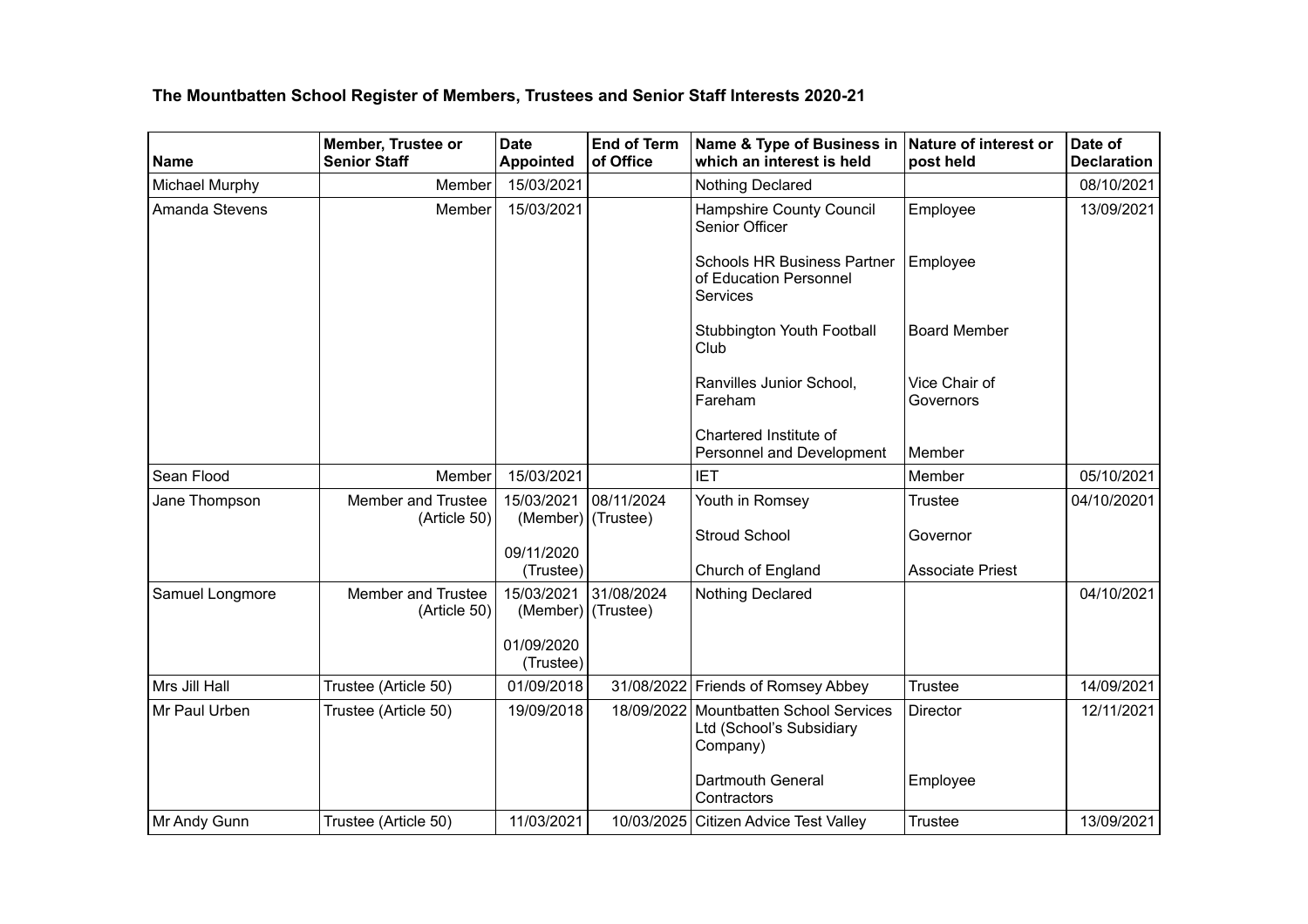## **The Mountbatten School Register of Members, Trustees and Senior Staff Interests 2020-21**

| <b>Name</b>               | <b>Member, Trustee or</b><br><b>Senior Staff</b> | <b>Date</b><br><b>Appointed</b> | <b>End of Term</b><br>of Office | Name & Type of Business in<br>which an interest is held                    | Nature of interest or<br>post held | Date of<br><b>Declaration</b> |
|---------------------------|--------------------------------------------------|---------------------------------|---------------------------------|----------------------------------------------------------------------------|------------------------------------|-------------------------------|
| Mr Robert Le Grice        | Trustee (Article 50)                             | 03/10/2019                      |                                 | 02/10/2023 Nothing Declared                                                |                                    | 20/09/2021                    |
| Mr Mark Edgerley          | Trustee (Co-Opted)                               | 01/04/2018                      | 31/03/2022                      | <b>Mountbatten School Services</b><br>Ltd (School's Subsidiary<br>Company) | <b>Director</b>                    | 13/09/2021                    |
|                           |                                                  |                                 |                                 | King John's House and Tudor<br>Cottage                                     | Trustee                            |                               |
| Mr Stuart McAuliffe       | Trustee (Co-Opted)                               | 18/11/2021                      | 17/11/2025                      | Unity Southern (Andover)                                                   | Senior Manager                     | 22/11/2021                    |
|                           |                                                  |                                 |                                 | One Community (Eastleigh)                                                  | Senior Manager                     |                               |
| Mr Kevin Hartshorn*       | Trustee (Parents)                                | 19/04/2021                      |                                 | 18/04/2025 Nothing Declared                                                |                                    | 26/10/2021                    |
| Mrs Sofia Meacham         | Trustee (Parents)                                | 19/04/2021                      |                                 | 18/04/2025 Nothing Declared                                                |                                    | 13/09/2021                    |
| Mrs Heather McIlroy       | <b>Executive Headteacher</b>                     | None                            | None                            | <b>Mountbatten School Services</b><br>Ltd (School's Subsidiary<br>Company) | <b>Director</b>                    | 05/10/20201                   |
|                           |                                                  |                                 |                                 | <b>NAHT</b>                                                                | Member                             |                               |
| Mr Christopher Cox        | Senior Leadership Team                           | $\overline{a}$                  | $\blacksquare$                  | <b>ASCL</b>                                                                | Member                             | 04/10/2021                    |
| <b>Mr Andrew Portas</b>   | Senior Leadership Team                           | $\overline{a}$                  | $\overline{a}$                  | <b>ASCL</b>                                                                | Member                             | 13/09/2021                    |
| Mr Chris Martin           | Senior Leadership Team                           | $\overline{\phantom{0}}$        | $\blacksquare$                  | <b>ASCL</b>                                                                | Member                             | 17/09/2021                    |
| Mr Rob Davenport          | Senior Leadership Team                           | ÷,                              | $\overline{a}$                  | <b>NEU</b>                                                                 | Member                             | 04/10/2021                    |
| Mr Ian Dunn               | Senior Leadership Team                           | $\overline{\phantom{0}}$        | $\blacksquare$                  | <b>NEU</b>                                                                 | Member                             | 13/09/2021                    |
| <b>Mrs Charlie Fisher</b> | Senior Leadership Team                           | $\overline{a}$                  | $\blacksquare$                  | <b>NASUWT</b>                                                              | Member                             | 05/10/2021                    |
| Mr Chris Goodrich*        | Senior Leadership Team                           | $\overline{a}$                  | $\blacksquare$                  | <b>ASCL</b>                                                                | Member                             | 13/09/2021                    |
| Mrs Sian Cumming          | Senior Leadership Team                           | $\overline{\phantom{0}}$        | $\overline{\phantom{0}}$        | <b>NASUWT</b>                                                              | Member                             | 13/09/2021                    |
| Mr Gavin Rumsey           | <b>Directorate</b>                               | $\overline{\phantom{0}}$        | $\overline{\phantom{a}}$        | <b>ASCL</b>                                                                | Member                             | 13/09/2021                    |
| Mr Mark Fenton            | Directorate                                      |                                 | $\overline{\phantom{0}}$        | <b>NASUWT</b>                                                              | Member                             | 13/09/2021                    |